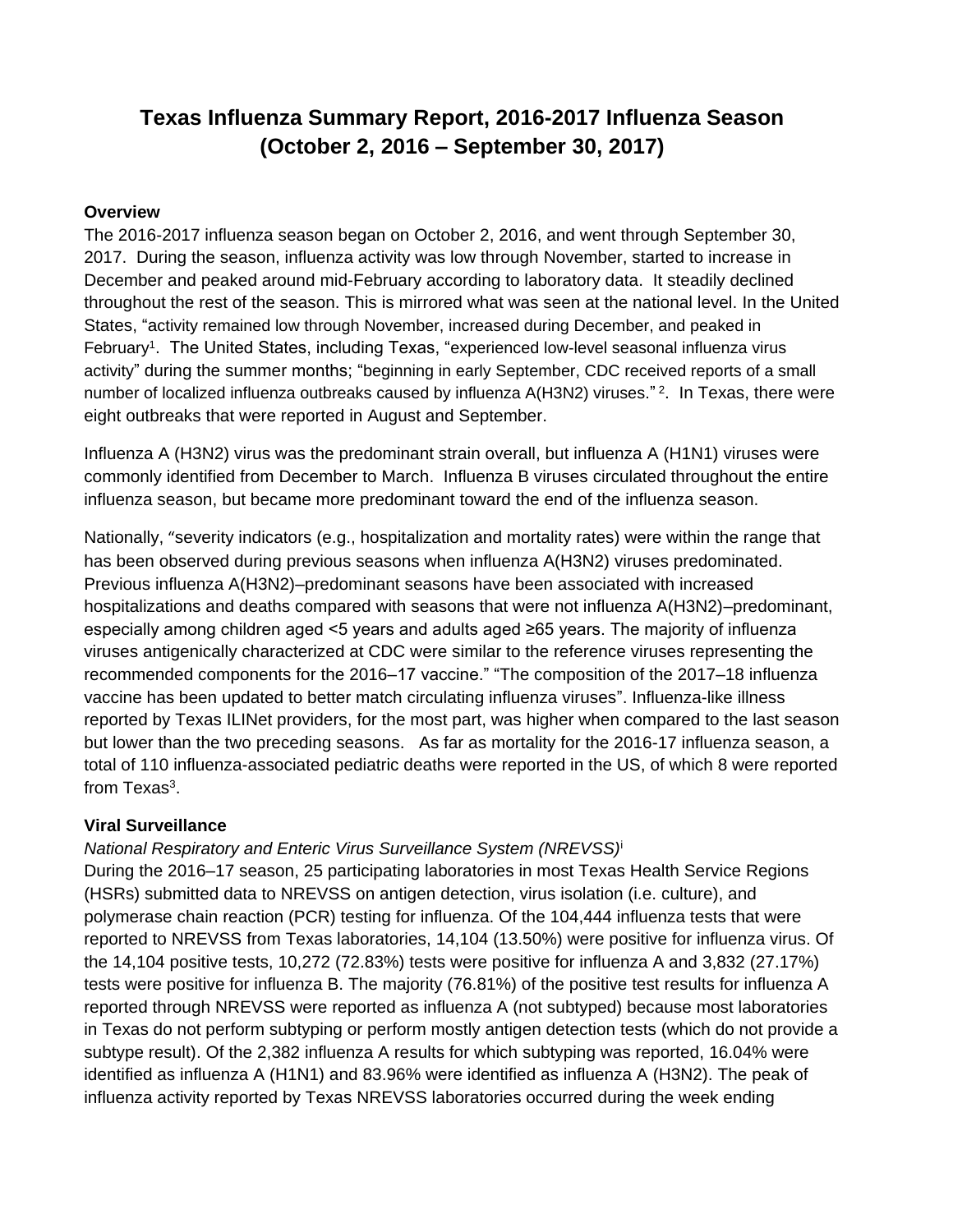February 11, 2017 (MMWR week 6), when 29.0% of tests were positive for an influenza virus (Figure 1).



Figure 1. Influenza types and subtypes reported by Texas National Respiratory and Enteric Virus Surveillance System Laboratories, 2016-17 Season

# *Texas Public Health Laboratories* ii

The first PCR positive influenza specimens of the season were collected from a person who resides in HSR 2/3 during the week ending October 22, 2016 (week 42). The specimen was tested at the DSHS Laboratory in Austin and was identified as influenza B/Yamagata during week 42. Influenza viruses were detected every week from the third full week in October through the middle of July (week 42 through week 28), and then sporadically thereafter. The first positive specimen for influenza A (H3) was confirmed at the end of October (week 43). All four virus types, subtypes, and lineages circulated throughout the season; however, influenza A H3N2 was the predominant subtype of influenza A that was detected during the 2016–17 season in Texas.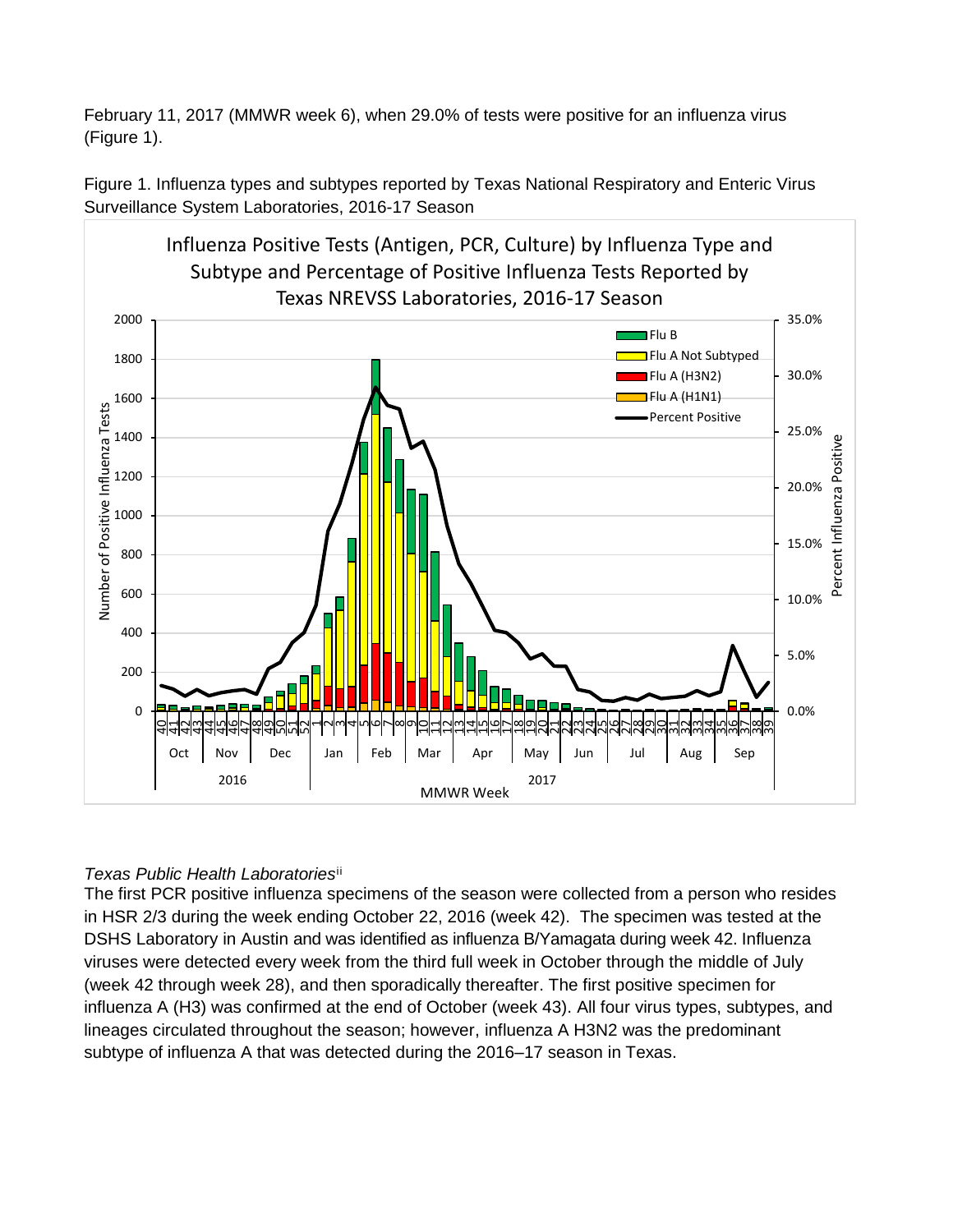



Specimen submission began to increase beginning the week ending December 10, 2016 (week 49). The peak percentage of specimens positive for influenza, 74.43% (Figure 2), occurred during the week ending February 25, 2017 (week 08). The proportion of specimens positive for influenza virus in the 2015–16 season equaled or exceeded 10% for 32 consecutive weeks. Specimen submission peaked in the week ending February 25, 2017 (week 08) and slowly declined thereafter.

Over the course of the 2016-17 influenza season, Texas public health laboratories received 3,782 specimens for influenza surveillance that met specimen testing and handling requirements; of those, 1905 (50.4%) were positive for influenza virus. Of those that were positive for influenza virus, 1541 (80.9%) were identified as influenza A viruses and 364 (19.1%) were identified as influenza B viruses. Of the 1533 influenza A positives that were subtyped, 212 (13.8%) were identified as influenza A (H1N1) and 1321 (86.2%) were identified as influenza A (H3). Of the 362 influenza B positives in which a lineage was determined, 1285 (78.7%) were identified as influenza B/Yamagata lineage and 77 (21.3%) were identified as influenza B/Victoria lineage.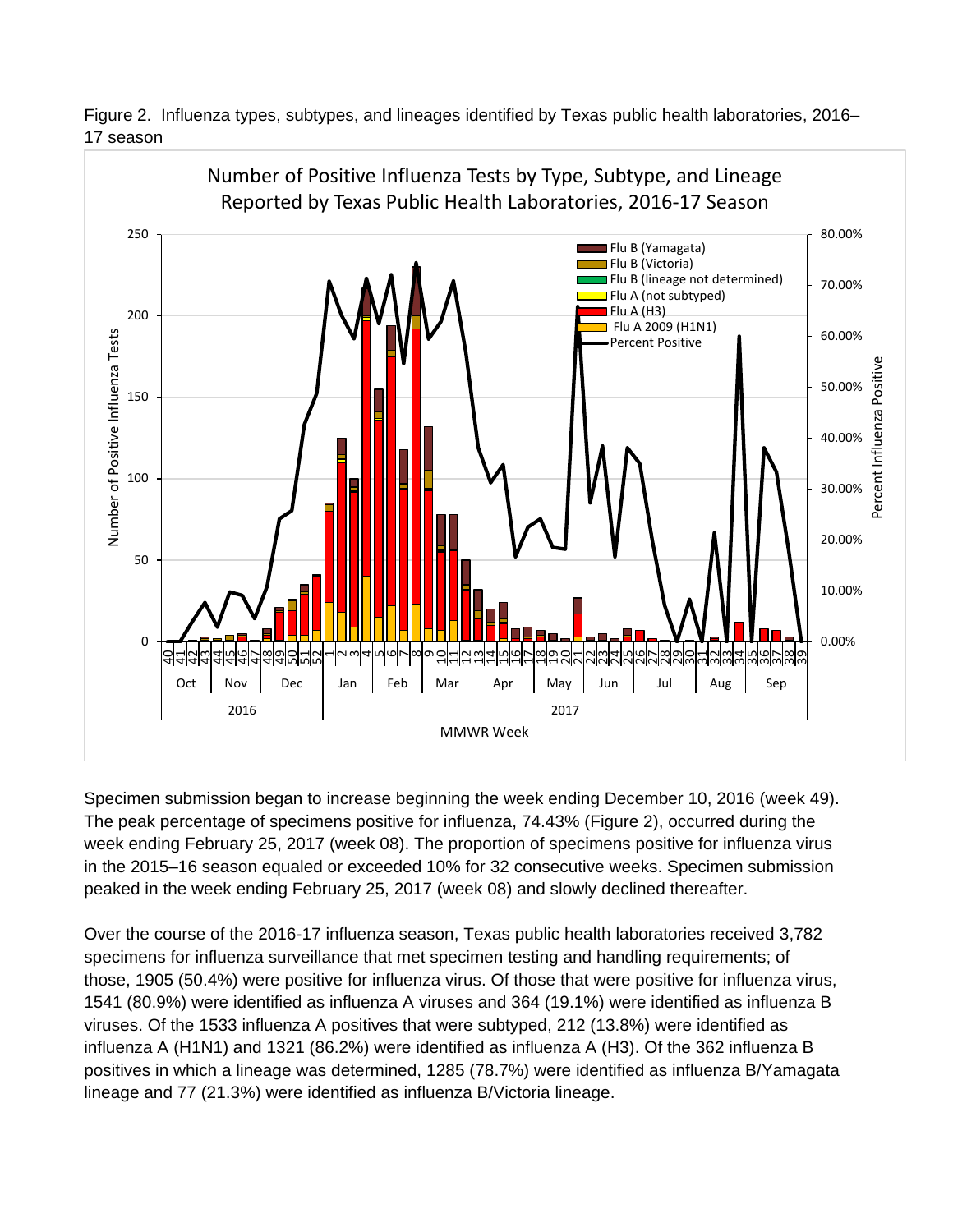*Antigenic Characterization of DSHS Austin Laboratory Influenza Positive* iii

Ninety-five viruses from Texas were submitted for antigenic characterization during the 2016-17 season: 20 influenza A (H1N1) viruses, 35 influenza A (H3N2) viruses, and 40 influenza B viruses.

Of the 20 influenza A (H1N1) viruses characterized, 19 (95.0%) were characterized as A/CALIFORNIA/07/2009-like (H1N1)pdm09, the 2016-17 Northern Hemisphere influenza A (H1N1) vaccine component. One (5.0%) of the influenza A (H1N1) viruses was characterized as A/MICHIGAN/45/2015-LIKE (H1N1)pdm09, the 2017-18 Northern Hemisphere influenza A (H1N1) vaccine component.

Of the 35 influenza A (H3N2) viruses characterized, 35 (100.0%) were characterized as A/HONG KONG/4801/2014-LIKE (H3N2), the 2016–17 Northern Hemisphere influenza A (H3N2) vaccine component.

Of the 40 influenza B viruses characterized, 23 (57.5%) were characterized as B/Phuket/3073/2013-like (part of the B/Yamagata lineage), the influenza B component of the 2016- 17 Northern Hemisphere quadrivalent influenza vaccine. Seventeen (42.5%) viruses were characterized as B/Brisbane/60/2008-like (a B/Victoria lineage virus), the influenza B component of the 2016-17 Northern Hemisphere trivalent and quadrivalent influenza vaccine. Both lineages were detected during the fall and winter of 2016 through the spring of 2017.

*Antiviral Resistance Testing of DSHS Austin Laboratory Influenza Positives*

During the 2016–17 season, 200 influenza isolates were tested by the CDC for resistance to commonly prescribed influenza antiviral medications (Table 1). All of the tested viruses from Texas were sensitive to oseltamivir, zanamivir and peramivir.

|                         | <b>Oseltamivir</b>                    |                                            | <b>Zanamivir</b>                      |                                               | Peramivir <sup>^</sup>         |                                            |
|-------------------------|---------------------------------------|--------------------------------------------|---------------------------------------|-----------------------------------------------|--------------------------------|--------------------------------------------|
|                         | <b>Virus</b><br>samples<br>tested (n) | <b>Resistant</b><br>viruses, number<br>(%) | <b>Virus</b><br>samples<br>tested (n) | <b>Resistant</b><br>viruses, number<br>$(\%)$ | Virus<br>samples<br>tested (n) | <b>Resistant</b><br>viruses,<br>number (%) |
| Influenza A (H1N1)      | 32                                    | $0(0\%)$                                   | 32                                    | $0(0\%)$                                      | 32                             | $0(0\%)$                                   |
| Influenza A (H3N2)      | 101                                   | $0(0\%)$                                   | 101                                   | $0(0\%)$                                      | 101                            | $0(0\%)$                                   |
| Influenza B/Victoria    | 22                                    | $0(0\%)$                                   | 22                                    | $0(0\%)$                                      | 22                             | $0(0\%)$                                   |
| Influenza<br>B/Yamagata | 45                                    | $0(0\%)$                                   | 45                                    | $0(0\%)$                                      | 45                             | $0(0\%)$                                   |

Table 1. Antiviral Resistance Results from Texas Influenza Viruses, 2016-17 Season

^ Peramivir is an intravenous antiviral medication that was FDA-approved for use on December 19, 2014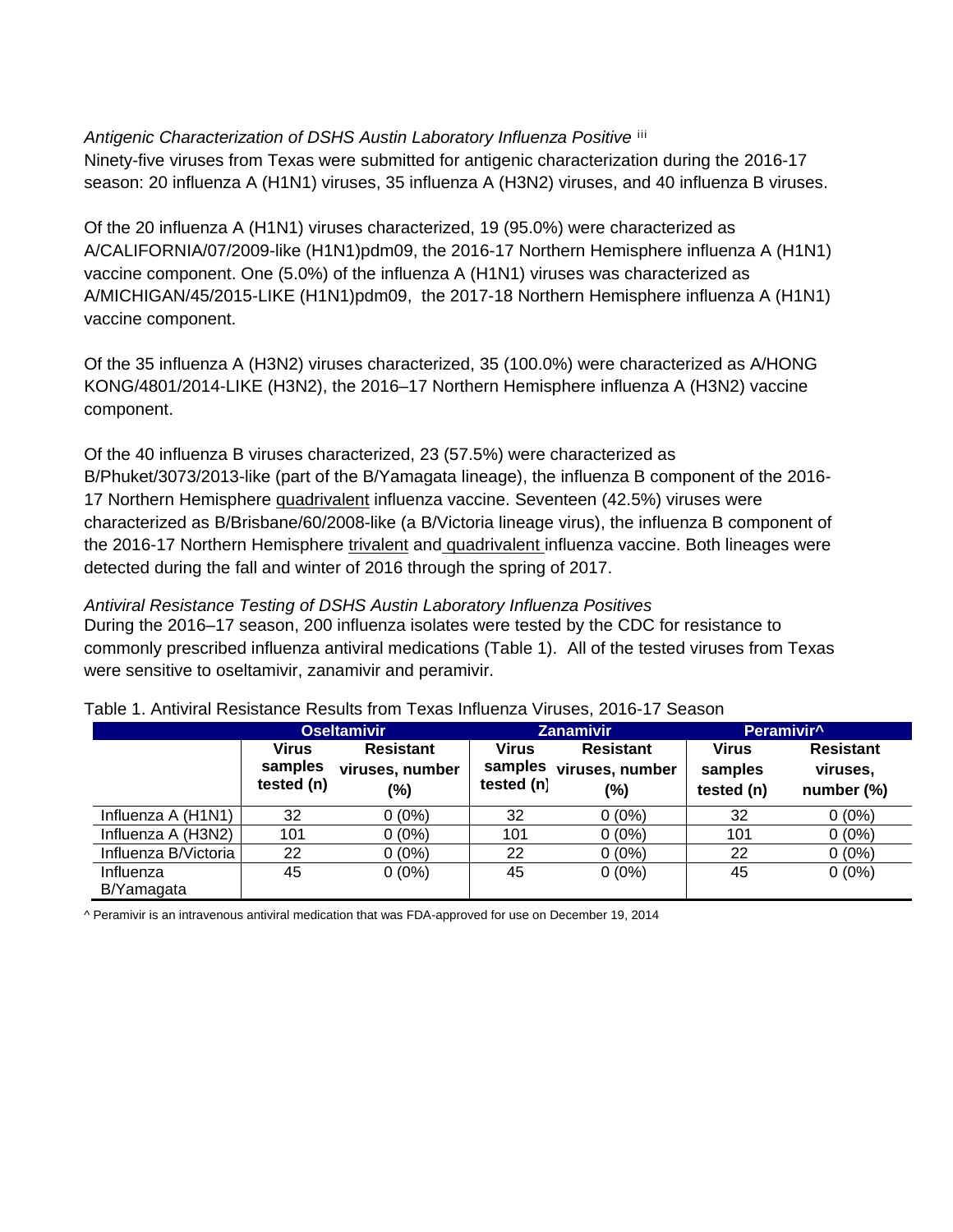#### **Morbidity Surveillance**

# *US Outpatient Influenza-like Illness Surveillance Network (ILINet)* iv

One hundred thirty providers in Texas submitted data to ILINet for at least one week during the 2016-17 season (i.e., 2016 MMWR week 40 to 20167 week 40) (Figure 3). During the official influenza reporting season (i.e., 2016 week 40 to 2017 week 20), an average of 112 providers submitted data on an average of 29,061 patient visits each week.

The Texas ILI baseline for the 2016–17 season was 6.64%<sup>v</sup>. According to data from Texas ILINet participants, the percentage of visits due to ILI first exceeded the Texas baseline during the week ending February 04, 2017 (week 5), with 8.57% of visits due to ILI (Figure 4). Influenza-like illness peaked during the week ending February 11, 2017 (week 6). During that week, ILINet providers reported that influenza-like illness accounted for 10.74% of all patient visits. The percentage of visits due to ILI fell below the state baseline in the week ending March 11, 2017 (week 11) and remained below the state baseline for the remainder of the 2016-17 season.

Overall, ILI activity in Texas exceeded the Texas baseline for 6 consecutive weeks. The peak percentage of visits due to ILI reported in Texas ILINet for the 2016-17 season was higher than the year before and occurred earlier in the flu season when compared to the previous season but later than the two seasons before that (Figure 5). The peak percentage for each of the three previous seasons was 7.01% during the week ending February 13, 2016, 14.17% during the week ending December 20, 2014 (week 51) of the 2014-15 season, and 13.75% during the week ending December 28, 2013 (week 52) of the 2013-14 season.

Figure 3. Number of active Texas participants per county in the US Outpatient Influenza-like Illness Surveillance Network, 2016-17 influenza seasonvi

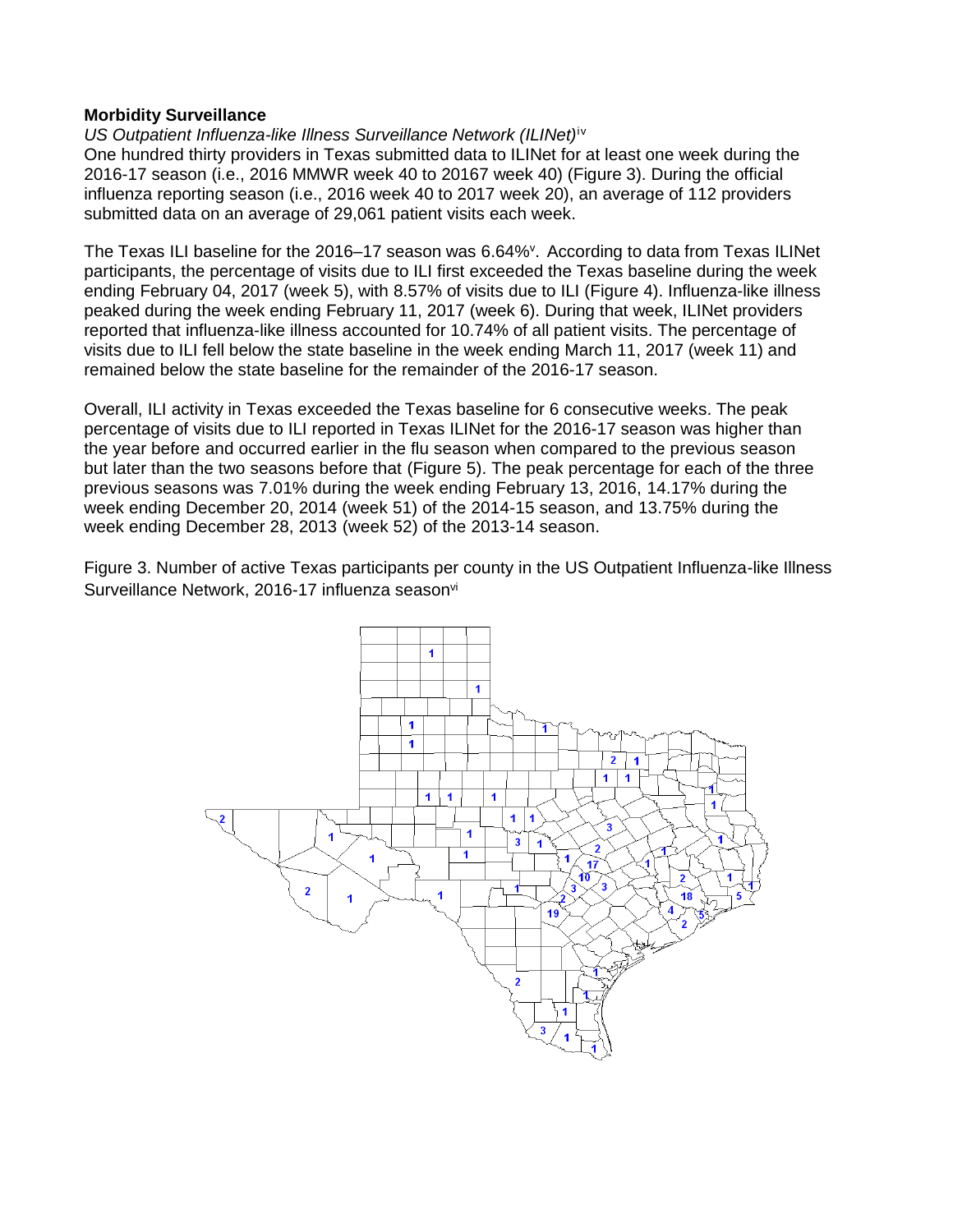

Figure 4. Percentage of visits for influenza-like illness reported by the US Outpatient Influenza-like Illness Surveillance Network in Texas, 2016–17 season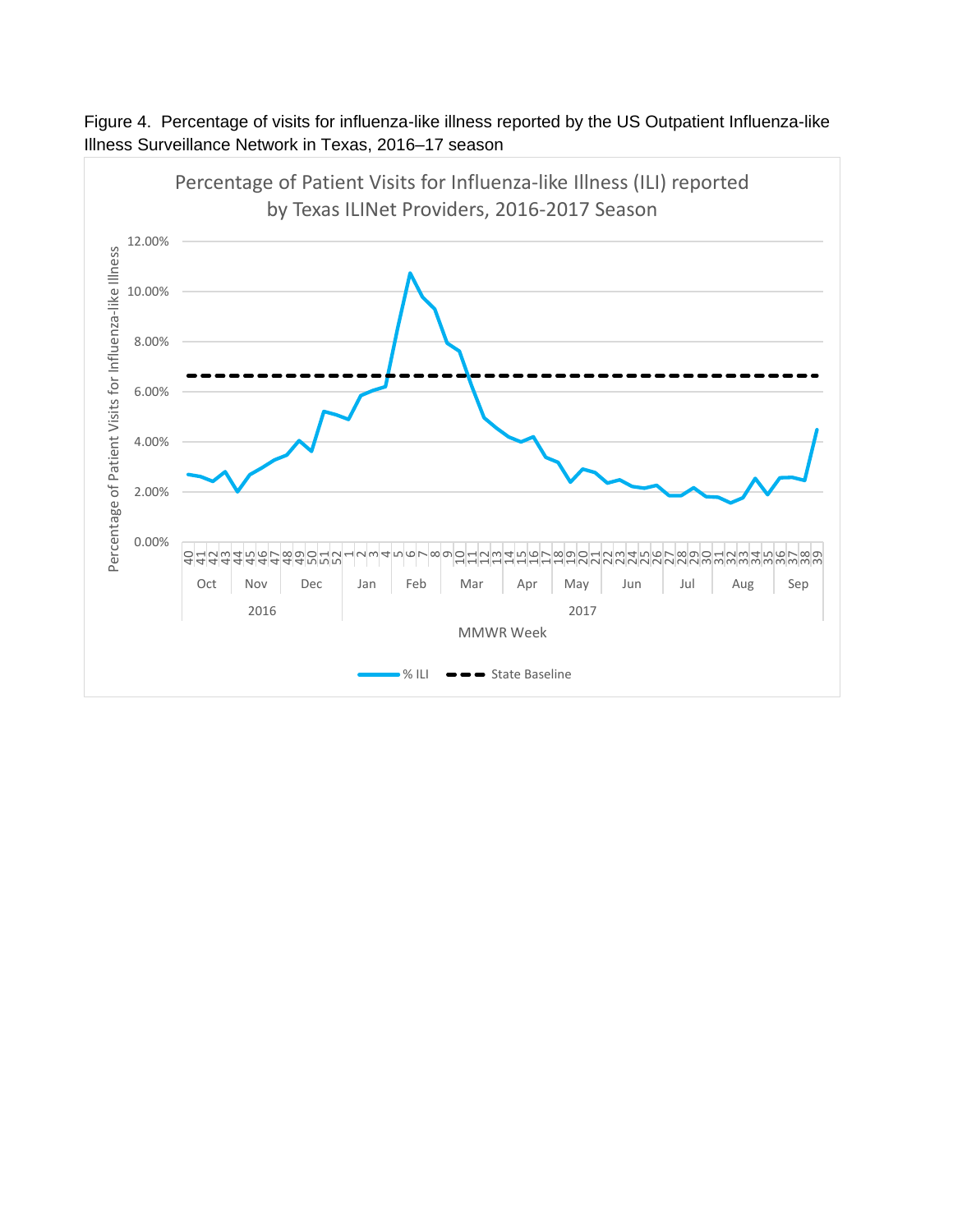

Figure 5. Percentage of visits due to influenza-like illness reported by Texas ILINet Participants, 2013-17 Seasons

\*There was a week 53 in the 2014-2015 influenza season, but there was not a week 53 for the 2015-2016 influenza season or the other previous seasons; therefore the week 53 data point for those seasons is an average of week 52 and 1.

#### **Mortality Surveillance**

#### Influenza-Associated Pediatric Mortality<sup>vii</sup>

Eight influenza-associated pediatric fatalities were reported to DSHS for the 2016-17 influenza season. The 2016-17 influenza season had the third lowest number of reported influenzaassociated pediatric deaths in a single influenza season since reporting for this condition began in Texas in 2007. Only the 2011-12 season and the 2015-16 season had fewer reported influenzaassociated pediatric deaths when only 4 and 7 influenza-associated pediatric deaths were reported, respectively.

The reported deaths occurred during the week ending December 3, 2016 (week 48) through the week ending April 29, 2017 (week 17). These deaths were reported in residents of six Texas HSRs (HSR 2/3- 2 deaths, HSR 6/5S- 2 deaths, HSR 7- 1 death, HSR 8- 1 death, HSR 9/10- 1 death, and HSR 11- 1 death). Five (62.5%) patients had confirmed influenza A infections and 3 (37.5%) patients had influenza B infections. Subtyping of the influenza A virus was performed for four of the influenza A infections; three were identified as influenza A (H3N2) and one was identified as influenza A (H1N1).

The median age at death was 8.5 years with patients ranging in age from 5 months to 17 years. Of the eight reported cases, one case was younger than 6 months of age, one cases were 6 months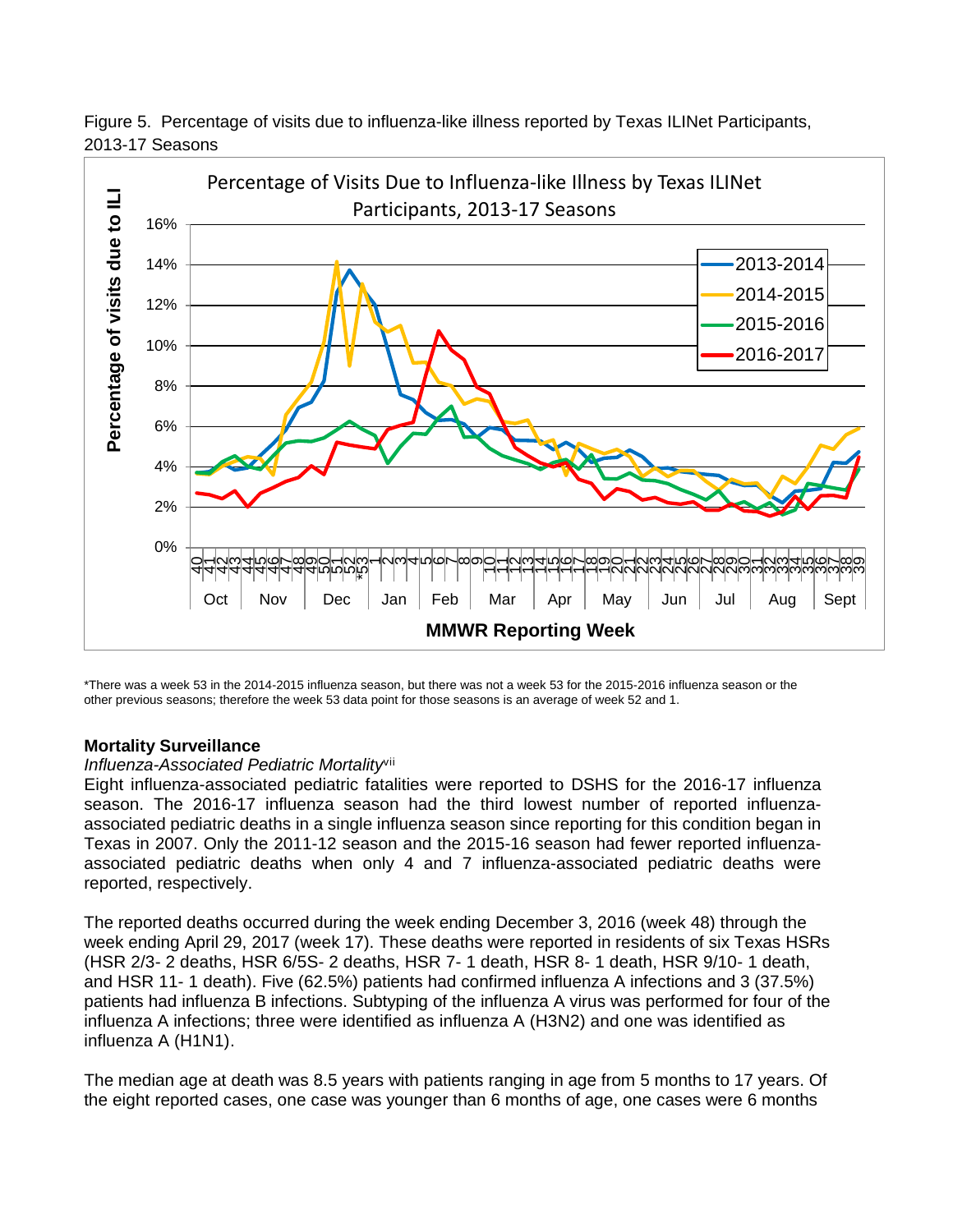to 4 years of age, three cases were 5 to 10 years of age, and three cases were 11 to 17 years of age. Of the six cases who were eligible for vaccination and for whom influenza vaccination status was known, all six (100.0%) were fully vaccinated for the current season. Five (62.5%) cases had significant underlying medical conditions.

#### Pneumonia and Influenza (P&I) Mortality<sup>viii</sup>

Ten thousand nine hundred and fifty-five P&I deaths were reported in Texas during the 2016-17 influenza season. The 65 years or older age category had the highest number of P&I deaths with 8,404 (76.7%) followed by the 50-64 years of age category with 1,831 P&I deaths (16.7%). The number of P&I deaths for the other age categories (0-4, 5-17, and 18-49) were low (see table 3 below). When looking at P&I deaths by HSR, HSR 4/5N had the highest mortality rate with 53.40 per 100,000 followed by HSR 1 with 48.03 per 100,000 (see table 4).

| Table 2: Texas P&I Deaths Occurring Oct. 02, 2016-Sep. 30, 2017 by Age |  |  |  |
|------------------------------------------------------------------------|--|--|--|
|                                                                        |  |  |  |
|                                                                        |  |  |  |
|                                                                        |  |  |  |

| Age Category | Number of P&I       | <b>Mortality Rate</b> |
|--------------|---------------------|-----------------------|
| (years)      | Deaths <sup>+</sup> | (per $100,000$ )      |
| $0 - 4$      | 61                  | 2.94                  |
| $5 - 17$     | 35                  | 0.64                  |
| $18 - 49$    | 624                 | 4.90                  |
| $50 - 64$    | 1831                | 36.28                 |
| $65+$        | 8404                | 239.28                |
| Overall      | 10955               | 38.04                 |

\*NOTE: Data are provisional and subject to change, errors, and duplicates

#### Table 43: Texas P&I Deaths Occurring Oct. 02, 2016-Sep. 30, 2017 by Health Service Region (HSR)

|            | Number of P&I | <b>Mortality Rate</b> |
|------------|---------------|-----------------------|
| <b>HSR</b> | <b>Deaths</b> | (per 100,000)         |
|            | 437           | 48.03                 |
| 2/3        | 3019          | 36.26                 |
| 4/5N       | 6857          | 53.40                 |
| 6/5S       | 2503          | 33.32                 |
|            | 1250          | 35.76                 |
| 8          | 1256          | 42.17                 |
| 9/10       | 598           | 38.50                 |
| 11         | 1032          | 42.70                 |
| Unknown    | $<$ 10        | N/A                   |
| Overall    | 10955         | 38.04                 |
|            |               |                       |

\*NOTE: Data are provisional and subject to change, errors, and duplicates

# **Texas Influenza Surveillance System**

#### *Background*

Influenza and influenza-like illnesses (ILI) were last reportable by law in any county in Texas in 1993 4 . During that year, over 275,000 cases of influenza and influenza-like illness were reported to the Texas Department of State Health Services (DSHS) (legacy agency Texas Department of Health). The only influenza categories reportable by law in Texas for the 2016–17 season included influenza-associated pediatric fatalities, outbreaks associated with influenza, and novel influenza A infections in humans. Because there is no current reporting requirement for the majority of influenza illnesses, it is not known how many influenza-related illnesses, hospitalizations, and deaths occur each year in Texas residents. A small number of influenza cases are reported voluntarily through sentinel surveillance networks composed of laboratories, hospitals, physicians, nurses, schools, and universities located throughout the state. Additional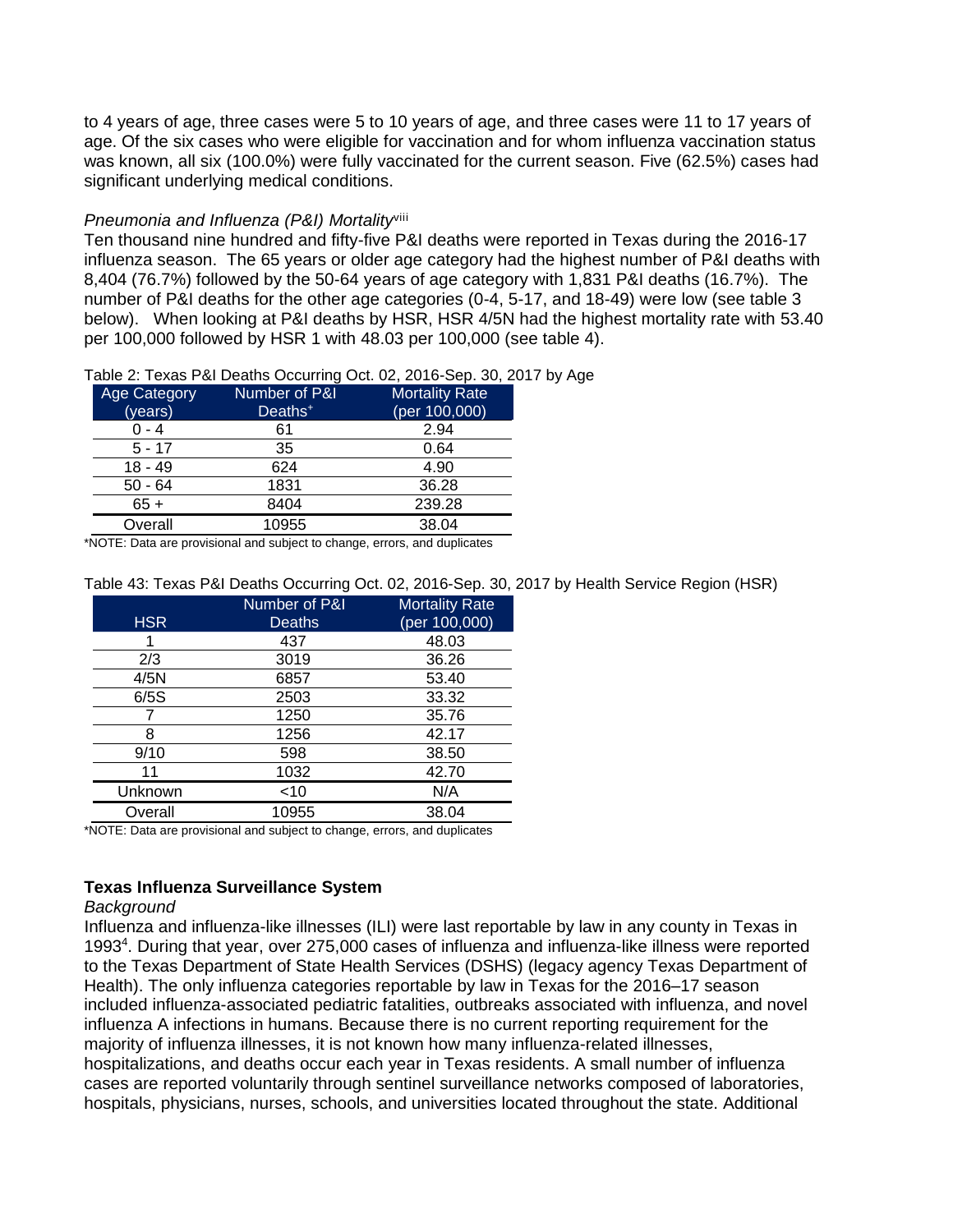resources include web-based influenza and ILI reporting systems, as well as local and regional health departments that gather data from surveillance participants in their jurisdictions. Data from all sources are reported to the DSHS Central Office in Austin, compiled, and presented weekly in the Texas Influenza Surveillance Report.

# *Components*

The national influenza reporting period begins in early October [Morbidity and Mortality Weekly Report (MMWR) week 40] and continues through late May (MMWR week 20). Influenza surveillance in Texas continues year-round, although in reduced capacity during the summer months. The goals of influenza surveillance are to determine when and where influenza viruses are circulating, if the circulating viruses match the vaccine strains, what changes are occurring in the viruses, what impact influenza is having on hospitalizations and deaths, and the severity of influenza activity. The three main Texas influenza surveillance components are viral, morbidity, and mortality surveillance. Viral influenza surveillance at the state level consists of influenza test results reported by Texas laboratories in the National Respiratory and Enteric Virus Surveillance System (NREVSS) and specimens sent to public health laboratories for influenza surveillance testing. Morbidity surveillance consists of reports of novel influenza A virus infections in humans; reports of ILI from Texas participants in the US Outpatient Influenza-like Illness Surveillance Network (ILINet), and local and regional health department surveillance; and reports of influenza or ILI outbreaks. Mortality surveillance includes influenza-associated deaths in children younger than 18 years of age and pneumonia and influenza (P&I) deaths among Texas residents of all ages.

# References

- 1. Blanton L, Alabi N, Mustaquim D et al. Update: Influenza Activity in the United States During the 2016-17 Season and Composition of the 2017-18 Influenza Vaccine. MMWR Morb Mortal Wkly Rep 2017;66: 668–676.
- 2. Blanton L, Wentworth D, et al. Update: Influenza Activity United States and Worldwide, May 21–September 23, 2017. MMWR Morb Mortal Wkly Rep 2017;66:1043–1051.
- 3. Centers for Disease Control and Prevention. Fluview: 2017-2018 Influenza Season Week 03 ending January 20, 2018. Retrieved January 26, 2018 from [https://www.cdc.gov/flu/weekly/.](https://www.cdc.gov/flu/weekly/)
- 4. Texas Department of Health. Epidemiology in Texas 1993 Annual Report. Available at: [http://www.dshs.texas.gov/idcu/Data/annual/1990s/.](http://www.dshs.texas.gov/idcu/Data/annual/1990s/)
- 5. Centers for Disease Control and Prevention. U.S. Outpatient Influenza-like Illness Surveillance Network: 2016–2017 Workfolder. 55.20E, Rev. 03/2015.
- 6. Council of State and Territorial Epidemiologists. Influenza Incidence Surveillance Project Application. April 1, 2011.
- 7. Centers for Disease Control and Prevention. Influenza-Associated Pediatric Mortality, 2004 case definition. Available at: https://wwwn.cdc.gov/nndss/conditions/influenza-associated-pediatricmortality/case-definition/2004/. Accessed on December 22, 2017.